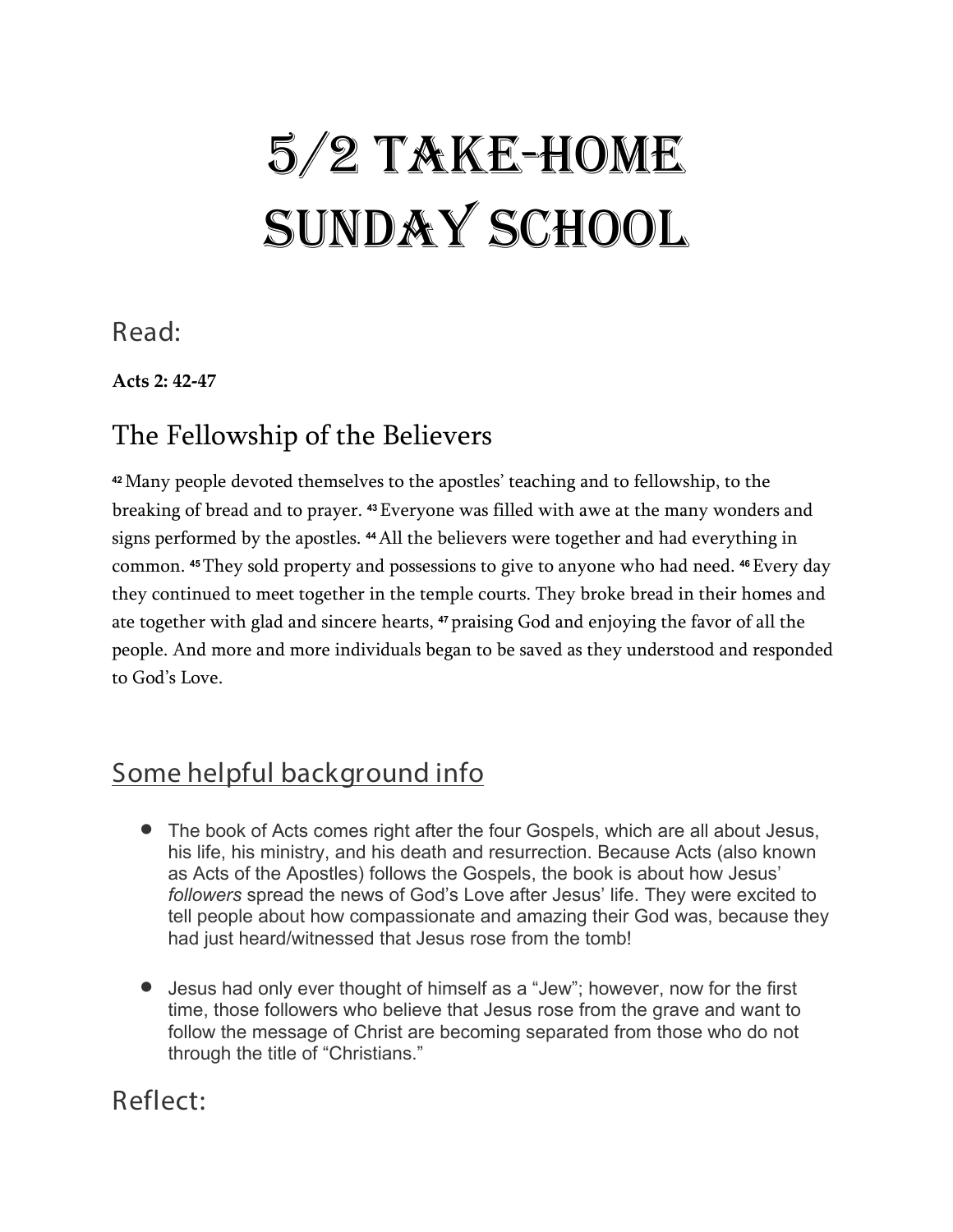- 1) In this paragraph, we hear more than once about " breaking bread" as a new important ritual for Christians. Why was breaking of bread so important for them? Why did this ritual have such significance? How is this like today's church?
- 2) Something that strikes many readers upon seeing this text is that the APOSTLES, not just Jesus, are wow-ing people with miracles, signs, and wonders. What do you make of this? Did you think only J esus does/did miracles?
- 3) These early followers of God were so excited to tell people about the " Good News" – that Jesus was really King, that His message of sticking up for others and including everyone was true, and that he proved it by being raised from the grave. In fact, they were excited to share it even though saying it would put them in grave danger. Back then, declaring oneself Christian meant being seen as an enemy of the state and often caused one to be imprisoned or killed. In a world in which we don't have to fear for our lives being Christian, why aren't we as excited as these early Christians?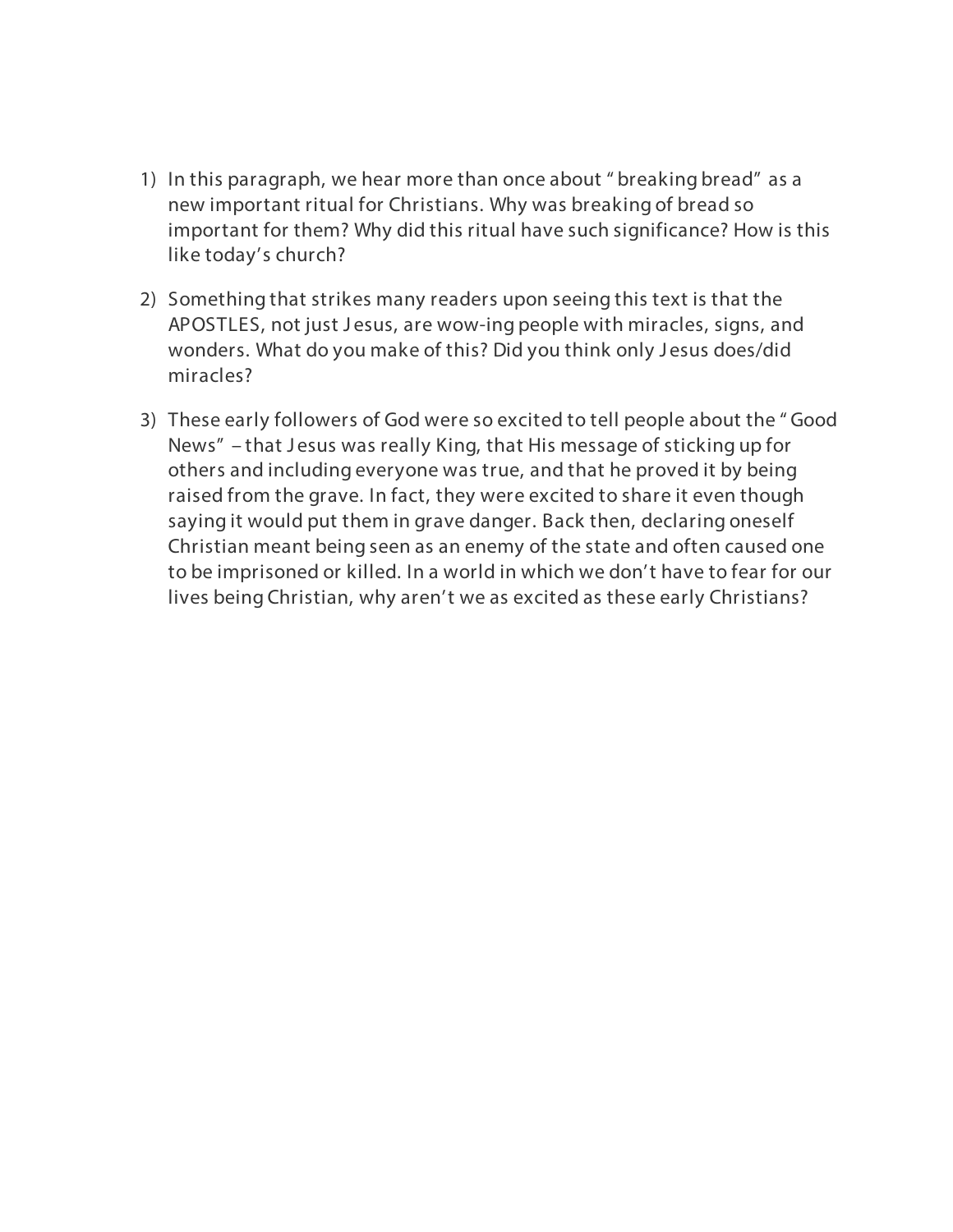#### Suggested answers to reflection questions:

- 1) The breaking of bread was the last loving act J esus left the original 12 Disciples with before he was betrayed and killed. The disciples realized only after J esus' resurrection that the Last Supper was a metaphor for the way God was going to give up His " body" and " blood" to make everyone know they were loved forever. For them, this was the point of Christianity, and so they wanted to remember it as much as possible. Today, we still remember Christ's sacrifice and the power it had by taking Communion in church and using the same words J esus told his disciples that day.
- 2) Contrary to popular belief, there are *MANY* instances of people in Biblical times doing miracles (see [Exodus 14:21-31](https://christiananswers.net/bible/exo14.html#21), [Numbers 17:1-11](https://christiananswers.net/bible/num17.html#8), [Judges 15:19](https://christiananswers.net/bible/judg15.html#19), [1](https://christiananswers.net/bible/1ki17.html#17)  [Kings 17:17-24](https://christiananswers.net/bible/1ki17.html#17), and [2 Kings 6:20](https://christiananswers.net/bible/2ki6.html#20) for just a few examples). However, these were never meant to point to the greatness of humans, but rather to the greatness of God; the humans were only supposed to see themselves as the vessels, the instruments, for God's power. It begs the question: What beautiful miracles of Love could God do through us if we were truly faithful?
- 3) Maybe the fact that being Christian is the " norm" today has watered down the religion and allowed people to feel that they can think and act like everyone else and still be Christian, when in reality Christianity was always supposed to be something of a " higher calling" than the status quo. Today, fear of being judged or seen as different, as well as the constant busy-ness of modernity, keeps us from truly taking time to make God and Love a priority.

Closing Prayer: